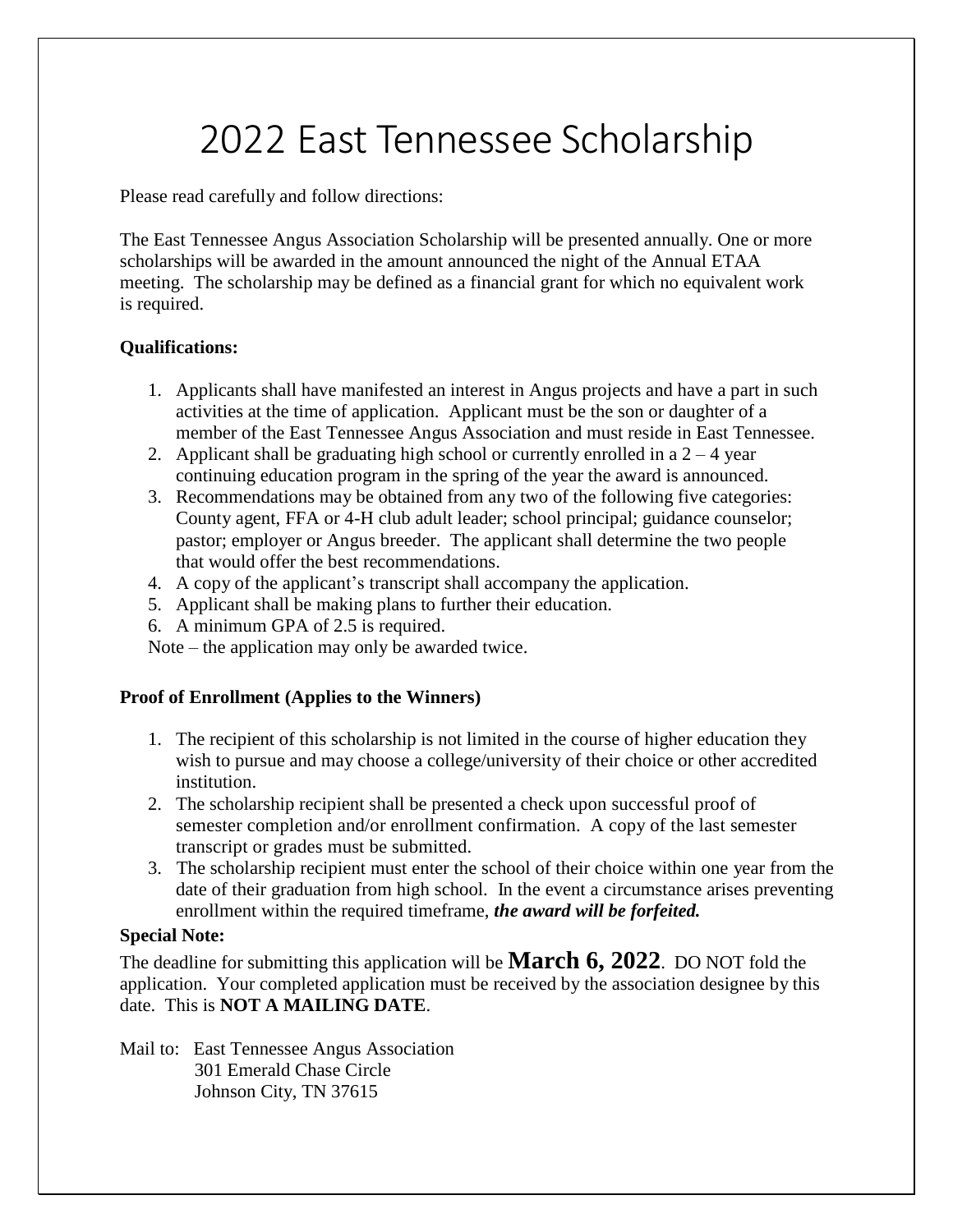# **ETAA Application**

### **BIOGRAPHICAL BACKGROUND**

| 3. Phone: Birthdate                          |
|----------------------------------------------|
|                                              |
|                                              |
| 6. Major area of study:                      |
|                                              |
|                                              |
| 9. Number of Angus cattle you currently own: |

### **GOALS:**

On a separate sheet of paper give a personal statement telling the Committee your goals and how you plan to use the monies if awarded the scholarship.

### **ESSAY QUESTION:**

Write a short paper, approximately 2 pages typed and double spaced using no font larger than 12 points. The paper is to be attached to the application. The question is:

In your opinion, how is the current rate of inflation going to have an impact on the future of agriculture.